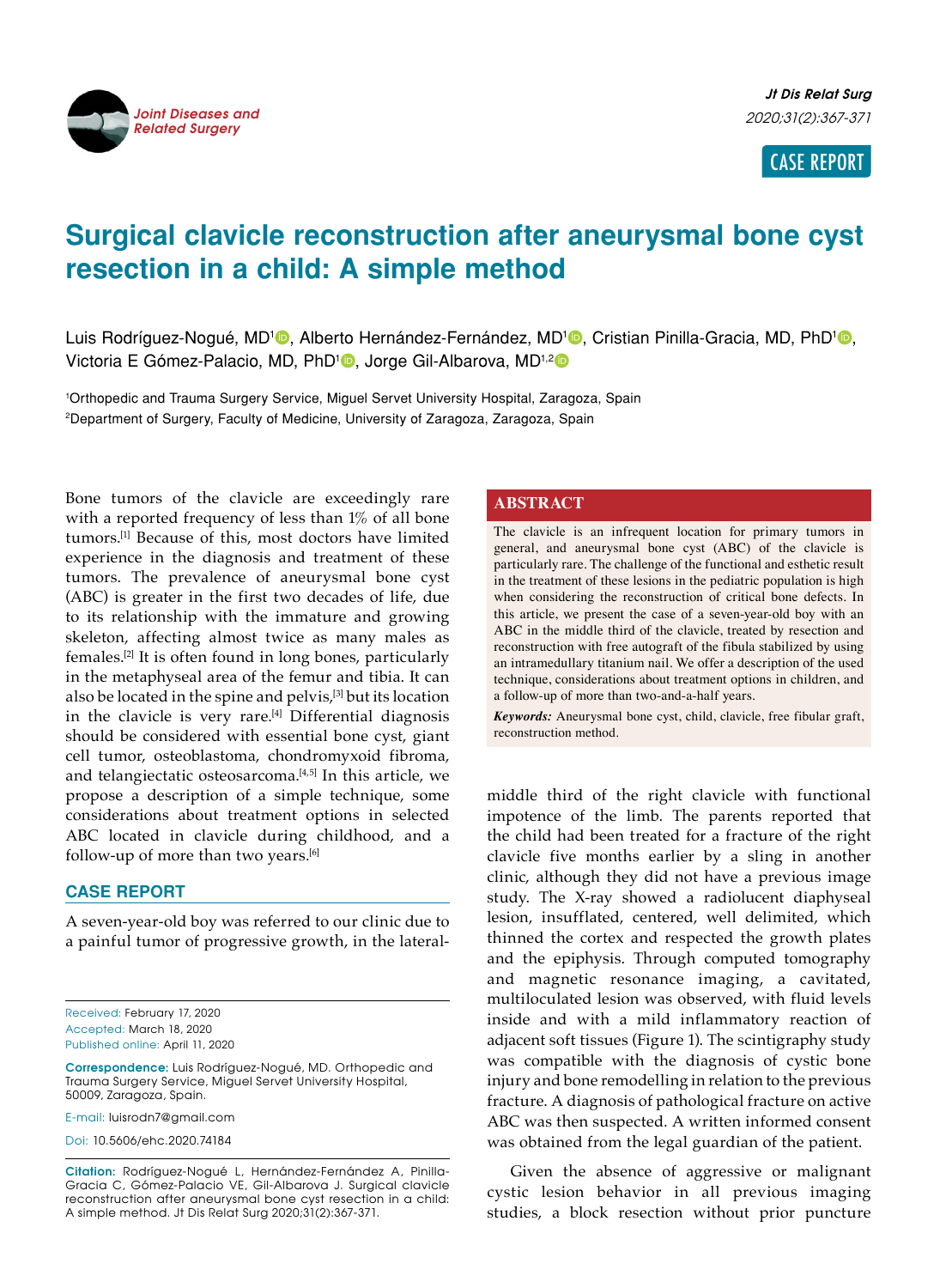

appearance.

biopsy was chosen due to the existence of an active process of consolidation and remodelling of the pathological fracture suffered, which could condition histopathological interpretation. The surgical treatment consisted of the complete resection of the cyst, preserving the epiphyseal ends. After the resection, the bone surfaces and the resection bed were impregnated with a gauze soaked in a lauromacrogol solution (Etoxisclerol® 2%) for 10 minutes to reduce the risk of local recurrence since the cyst showed some perforation in its bone boundaries. The reconstruction of the resulting critical bone defect (4.5 cm in length) was performed by free autologous bone graft taken subperiosteally from the diaphysis of the ipsilateral fibula (Figure 2). The length of the obtained graft was 3 mm greater than the length of the bone defect to ensure its compression fit. Its stabilization was achieved by means of a 2 mm intramedullary titanium nail (TEN, Synthes®, GmbH, Oberdorf, Switzerland) introduced in a retrograde-anterograde manner, leaving the lateral end subcutaneous (Figure 3).

After careful suture of the periosteal cuff of the donor area, the leg was immobilized for three weeks by using a short posterior splint, avoiding weight bearing. In the postoperative period, the right shoulder was kept in a sling for four weeks, progressively allowing the active mobilization of the limb, avoiding risky sports for six months. Histopathological analysis confirmed the diagnosis of ABC, with free resection margins (Figure 4).

The clinical and radiographic evolution was satisfactory (Figure 5), evidencing a satisfactory radiographic incorporation and consolidation of the graft at five months postoperatively. The joint balance of the shoulder was completely restored six weeks after the intervention. The extraction of the intramedullary nail was performed under sedation 14 months after the intervention, without incidents. After 18 months of the intervention, the child presented complete mobility of the shoulder, without pain or deformities, and the complete reconstruction of the donor area of the graft could be verified.

Currently, after more than two-and-a-half years of follow-up, the child maintains an optimal functional outcome, without complications or sequels at the level of the clavicle or in the donor area of the fibula, and without signs of recurrence of the lesion.

### **DISCUSSION**

Clavicular location of the ABC is very uncommon, with a limited number of published cases.<sup>[1,4]</sup> There are different therapeutic options for the treatment, such as curettage with or without grafting, resection with or without reconstruction, arterial embolization, and even radiotherapy.[5,7-10]

Yashavntha et al.<sup>[8]</sup> published the case of a sevenyear-old girl with a clavicle ABC treated by curettage and filling the cavity with a mixture of calcium sulfate and bone allograft, without complications or recurrence of the lesion after one year of follow-up.

Smith<sup>[9]</sup> collected two cases of clavicle ABC in patients aged 61 and 63 years, respectively, treated by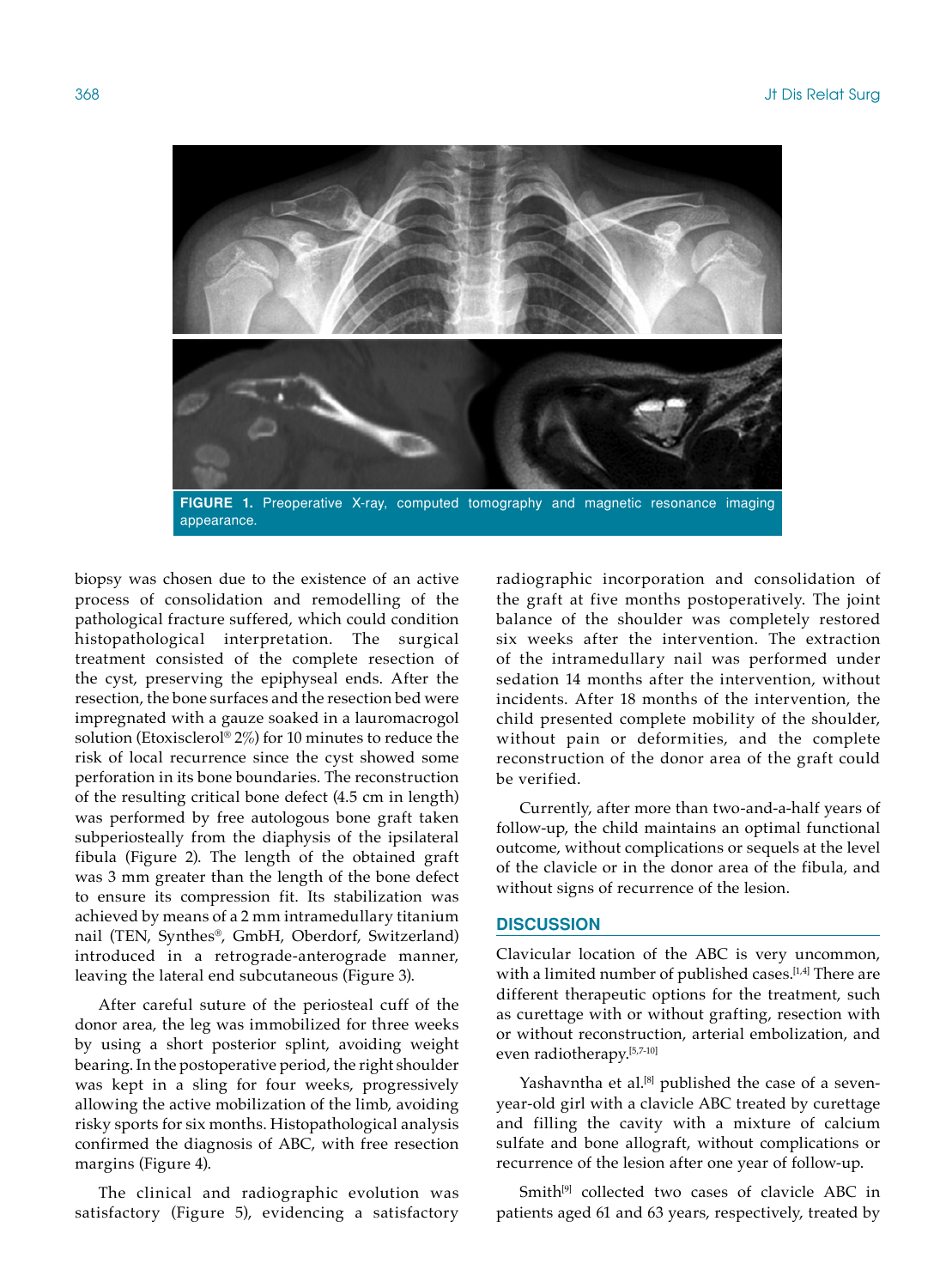

*en bloc* resection without reconstruction of the bone defect. This option may be valid in older patients or patients with low functional demand, although we believe that it should not be considered in children or adolescents due to the potential secondary functional limitation.

![](_page_2_Picture_4.jpeg)

**FIGURE 3.** Immediate postoperative X-ray appearance.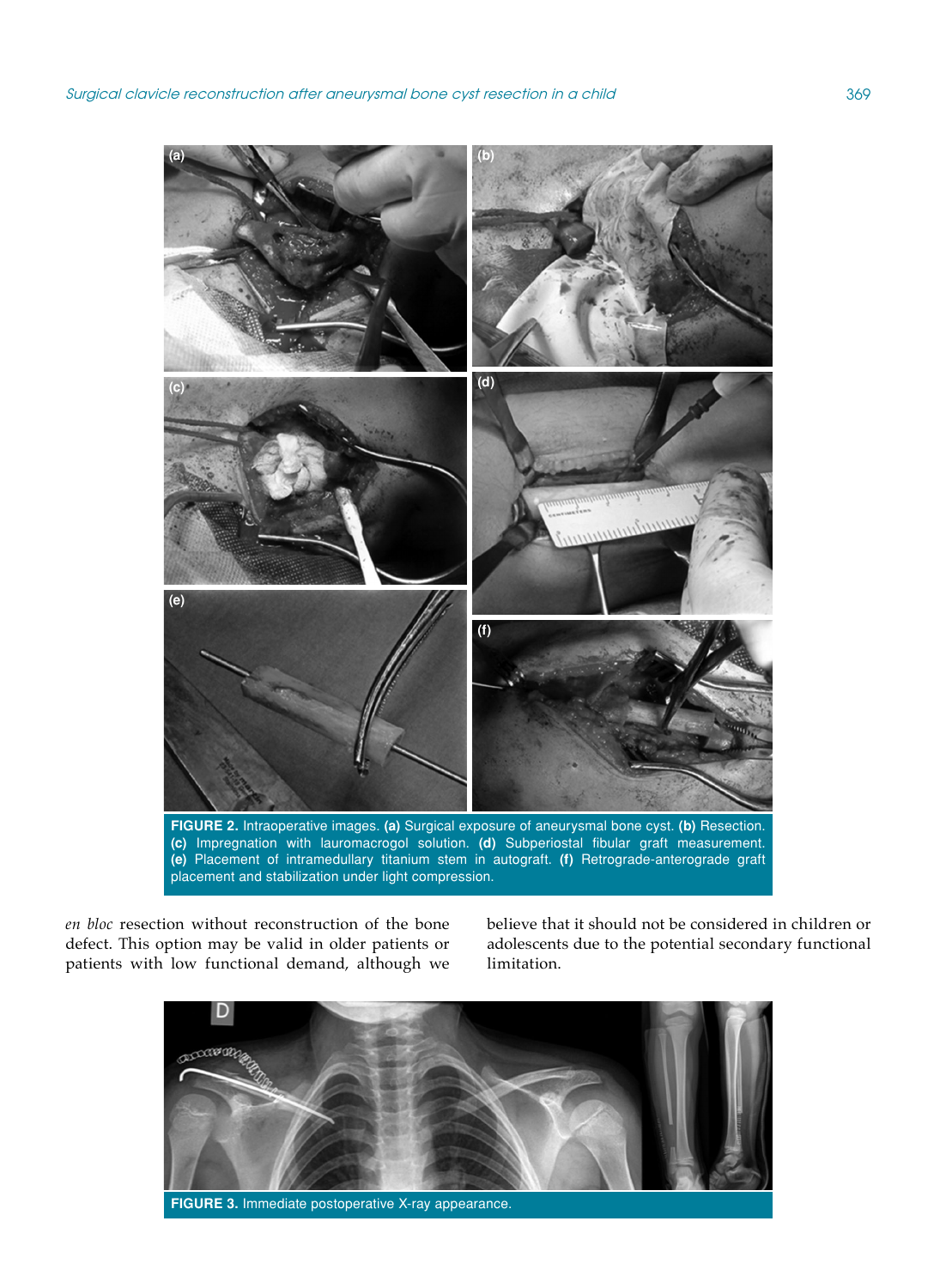![](_page_3_Picture_1.jpeg)

**FIGURE 4.** Aneurysmal bone cysts present large spaces filled with blood (black stars), separated by fibrovascular tissue with a degenerated calcifying fibromyxoid tissue, osteoid, bone, inflammatory, and giant cells (black arrows)  $(H-E \times 10)$ .

Chadha and Singh<sup>[10]</sup> reported the case of a 26-yearold female patient with a large clavicle bone cyst treated by total claviculectomy, without complications or recurrence after two years of follow-up.

Curettage and graft have higher recurrence rates than resection and reconstruction, as shown by Kaiser<sup>[4]</sup> in his review of 13 cases of ABC in the clavicle, 11 of which were treated by curettage with or without graft and one was treated by resection and reconstruction, without providing information about the treatment of one of the patients. In this series, there were nine recurrences in seven patients treated by curettage, without any recurrences in the patient treated by resection and reconstruction.

Heidt et al.<sup>[11]</sup> reported a case of a successful clavicle reconstruction using a free vascularized fibula graft in a 10-year-old child, after a wide *en-block* resection resulting in a bone defect of 11 cm in length due to a total acromion-clavicular joint destruction. The initial

![](_page_3_Figure_6.jpeg)